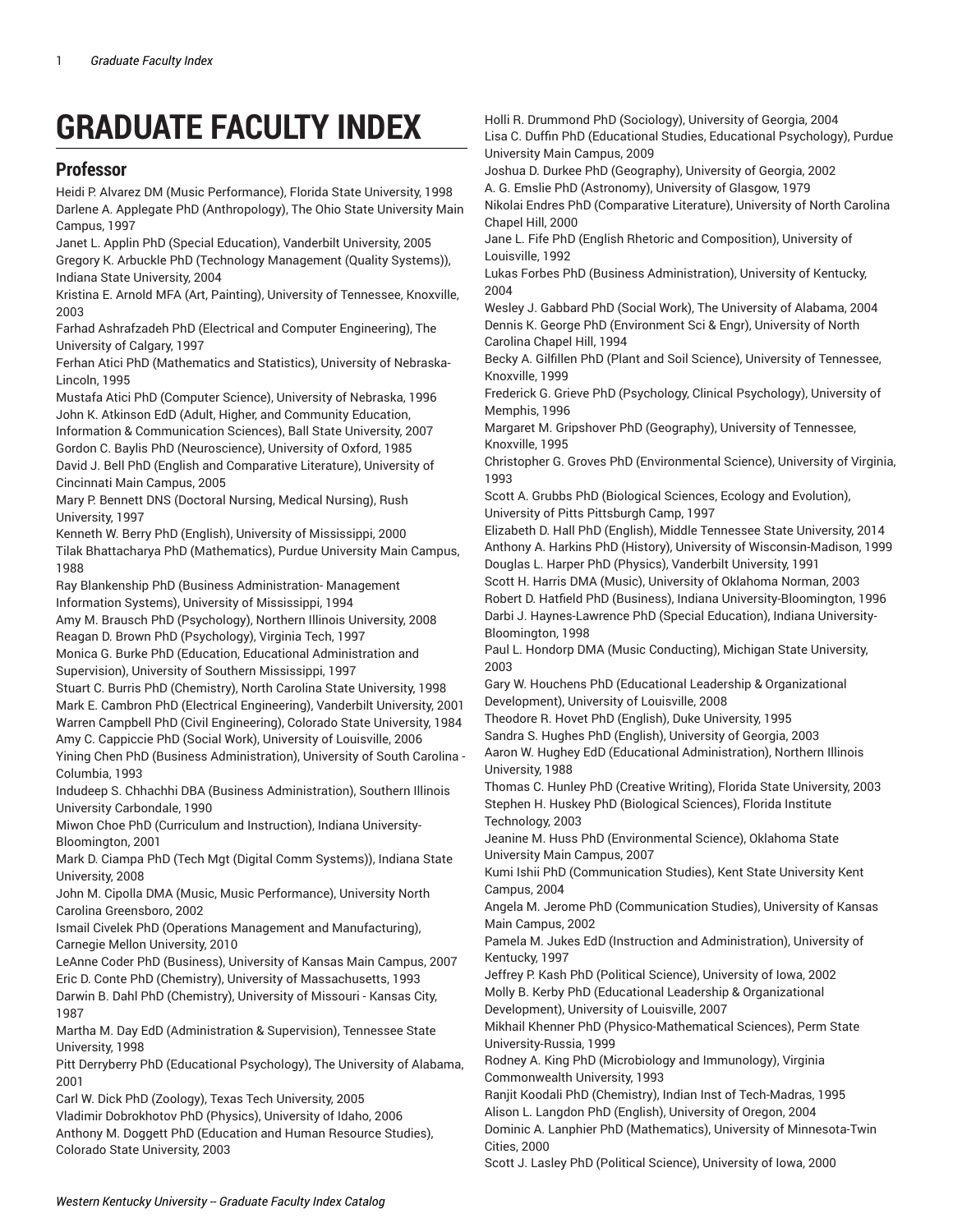Alexander G. Lebedinsky PhD (Economics), Georgetown University, 2004 William D. LeNoir PhD, Auburn University, 1992

Qi Li PhD (Computer Science), University of Delaware, 2006

Yung L. Lo PhD (Finance), Florida State University, 2007

Kelly L. Madole PhD (Psychology), University of Texas at Austin, 1992

Maria E. Main DNP (Nursing Practice), University of Kentucky, 2010 Craig A. Martin PhD (Business Administration, Marketing), University of Memphis, 1999

Cynthia P. Mason EdD (Instruction and Administration), University of Kentucky, 1996

Michael T. May PhD (Geological Sciences), Indiana University-Bloomington, 1992

Douglas McElroy PhD (Zoology), University of Maine - Orono, 1992 Albert J. Meier PhD (Zoology), University of Georgia, 1995

Kathryn J. Melancon PhD (Business Administration, Marketing), University of Mississippi, 2007

Andrew S. Mienaltowski PhD (Psychology), Georgia Institute of Tech, 2008

Patricia H. Minter PhD (History), University of Virginia, 1994 Jennifer Mize Smith PhD (Communication), Purdue University Main Campus, 2006

William N. Mkanta PhD (Health Services Research), University of Florida, 2005

Carl L. Myers PhD (Psychology), Iowa State University, 1995

Matthew J. Nee PhD (Chemistry), University of California-Berkeley, 2005 Thanh L. Nguyen PhD (Mathematics), Ohio University Main Campus, 2002 James F. Norman PhD (Psychology), Vanderbilt University, 1990

Anne B. Onyekwuluje PhD (Sociology), University of Nebraska-Lincoln, 1995

Shane M. Palmquist PhD (Civil and Environmental Engineering), Tufts University, 2003

Holly J. Payne PhD (Communication), University of Kentucky, 2003 Inmaculada Pertusa PhD (Spanish), University of Colorado at Boulder, 1996

Lester L. Pesterfield PhD (Chemistry), University of Tennessee, Knoxville, 1991

Thomas K. Philips PhD (Entomology), The Ohio State University Main Campus, 1997

Raymond A. Poff PhD (Leisure Behavior), Indiana University-Bloomington, 2001

Jason Polk PhD (Geography and Environmental Science and Policy), University of South Florida, 2009

Alexander B. Poole PhD (English), Oklahoma State University Main Campus, 2003

Robert W. Pope DMA (Music Performance), University of South Carolina - Columbia, 1992

Paula W. Potter PhD (Business Administration), University of Kentucky, 1997

Merrall Price PhD (English), University of Rochester, 1998

Ronald D. Ramsing PhD (Parks, Recreation, and Tourism), University of Utah, 2005

Eric S. Reed PhD (History), Syracuse University Main Campus, 2001 Thomas A. Richmond PhD (Mathematics), Washington State University, 1986

Julia L. Roberts EdD, Oklahoma State University Main Campus, 1970

Mark P. Robinson PhD (Mathematics), University of Kentucky, 1991 Jill Duba Sauerheber PhD (Counseling & Human Development Services), Kent State University Kent Campus, 2004

Gary T. Schallert DA (Music, Conducting), University of Northern Colorado, 2001

Bruce A. Schulte PhD (Environmental and Forest Biology), SUNY Col Envrnmtl Sci-Forestry, 1993

Michael J. Seidler PhD (Philosophy), Saint Louis University, 1981 Cliff P. Shaluta MA (Speech), Marshall University, 1983

Douglas C. Smith PhD (Sociology), PA State University Main Campus, 1996

Michael E. Smith PhD (Marine Science), University of Texas at Austin, 2001

Michael S. Spiller PhD (Human Resources Management), The University of Alabama, 1999

Ajay Srivastava PhD (Molecular Biology and Genetics), University of Alberta, 2003

Helen M. Sterk PhD (Communication Studies), University of Iowa, 1986 Cheryl L. Stevens PhD (Chemistry), University of New Orleans, 1982 Melissa A. Stewart PhD (Hispanic & Italian Studies), Johns Hopkins University, 1992

Rebecca R. Stobaugh PhD (Educational Administration), University of Louisville, 2003

Michael K. Stokes PhD (Biology, Systematics and Ecology), University of Kansas Main Campus, 1994

Lizbeth P. Sturgeon PhD (Nursing), University of Kentucky, 2012

Dana J. Sullivan PhD (Social Work), University of Louisville, 2003 Janet L. Tassell PhD (Curriculum & Instruction), Indiana University-

Bloomington, 2002

Ritchie D. Taylor PhD (Environmental Science), University of North Texas, 2002

Blair C. Thompson PhD (Communication Studies, Educational Psychology), University of Nebraska-Lincoln, 2007

Patricia R. Todd DBA (Business Administration), Cleveland State University, 2006

Huanjing Wang PhD (Computer Science), The University of Alabama, 2005 Cathleen J. Webb PhD (Chemistry), University of Washington, 1989 Steve C. Wells PhD (Accountancy), University of Mississippi, 1994

Kevin M. Williams PhD (Chemistry), Emory University, 2000

William T. Willian PhD (Plant & Soil Science), University of Tennessee, Knoxville, 1995

Dennis P. Wilson PhD (Economics), University of Kentucky, 1999 Stacy Wilson PhD (Engineering, Electrical Engineering), Tennessee Technological University, 1996

Travis K. Wilson MARCH (Architecture), University of Oklahoma Norman, 1998

Steven R. Wininger PhD (Educational Psychology, Sports Psychology), Florida State University, 1998

Paul B. Woosley PhD (Crop Science), University of Kentucky, 2002 Dawn G. Wright PhD (Nursing Science), Vanderbilt University, 2008 Zhonghang Xia PhD (Computer Science), University of Texas at Dallas, 2004

Guangming Xing PhD (Computer Science), University of Georgia, 2001 Bangbo Yan PhD (Chemistry), Nanyang University, 2003

Jun Yan PhD (Geography), SUNY College at Buffalo, 2004 Rui Zhang PhD (Chemistry), University of Hong Kong, 2001

Qin Zhao PhD (Educational Psychology), University of Florida, 2008

David M. Zimmer PhD (Economics), Indiana University-Bloomington, 2004 **Associate Professor**

Shahnaz Aly MARCH (Architecture), Texas A & M University, 1999 Audrey L. Anton PhD, The Ohio State University Main Campus, 2011 Saundra C. Ardrey PhD (Political Science), The Ohio State University Main Campus, 1983

Sophia R. Arjana PhD (Religious/Theological Studies), University of Denver, 2011

Scott W. Arnett PhD (Exercise Science), University of Georgia, 2007 Noah T. Ashley PhD (Zoology), University of Washington, 2004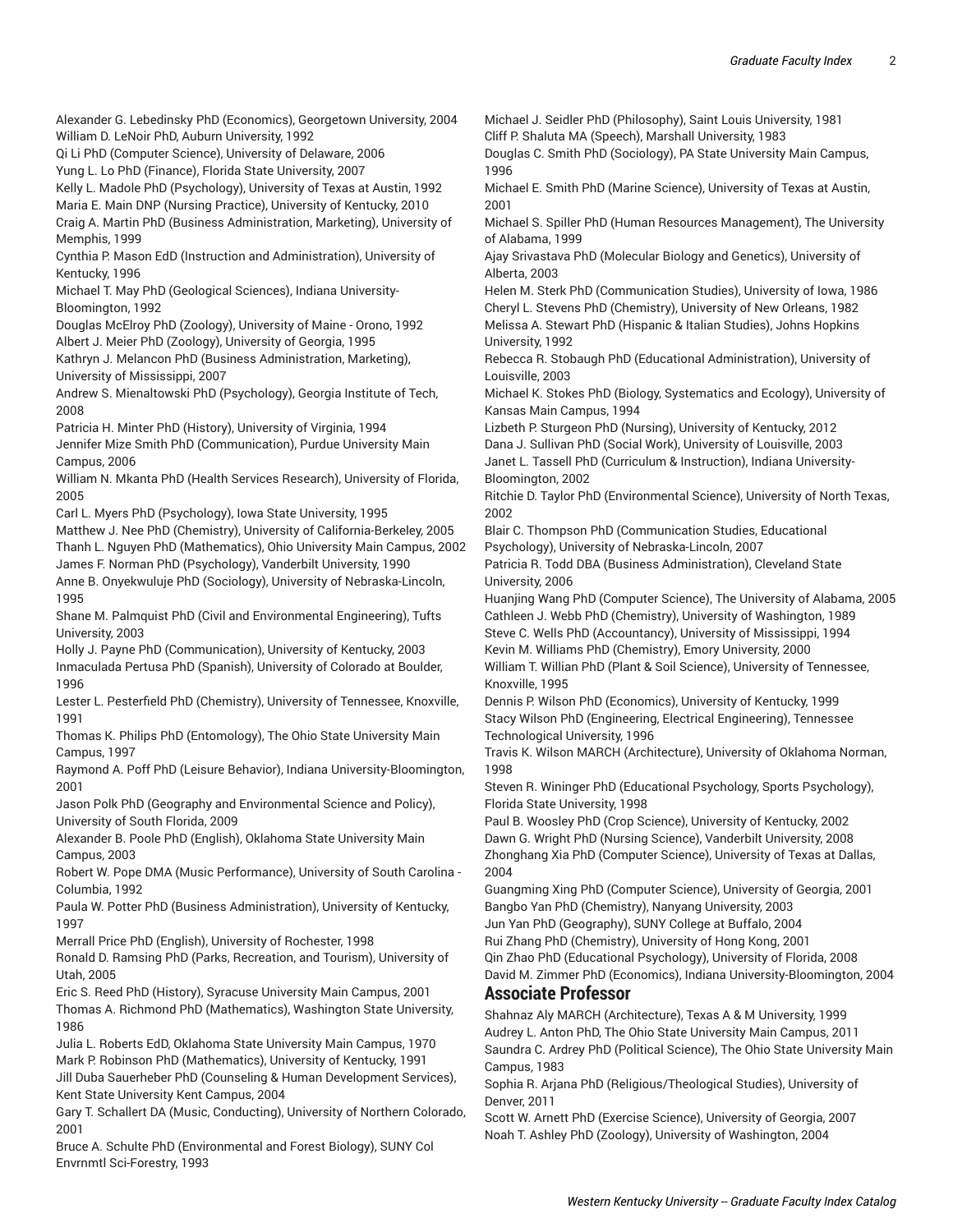Melanie A. Autin PhD (Statistics), University of South Carolina - Columbia, 2007

Leslie L. Baylis PhD (Experimental Psychology), University of Oxford, 1990 Jason M. Bergner PhD (Business Administration), University of Kentucky, 2011

Stacy R. Bibelhauser PhD (Business Administration), University of Kentucky, 2004

Lauren E. Bland PhD (Communication Disorders), University of Cincinnati Main Campus, 1995

Maire M. Blankenship DNP (Nursing), Western Kentucky University, 2014 Tonya M. Bragg-Underwood DNP (Nursing Practice, MSN to DNP),

Western Kentucky University, 2014 Kristi R. Branham PhD (English), University of Kentucky, 2006

Mary L. Branstetter DNP (Nursing Practice, Post Master Science in Nursing), University of Kentucky, 2011

Barbara R. Brindle PhD (Education, Speech Pathology and Audiology), University of Virginia, 1994

Dorothea Browder PhD (History, Distributed), University of Wisconsin-Madison, 2008

Jeffrey L. Budziak PhD (Political Science), The Ohio State University Main Campus, 2011

Ingrid A. Cartwright PhD (Art History), University of Maryland College Park, 2007

Carolyn Cox PhD (Textile & Apparel Management), University of Missouri-Columbia, 1999

Kenneth J. Crandall PhD (Exercise and Sport Science), University of Utah, 2004

Thaddeus R. Crews PhD (Computer Science), Vanderbilt University, 1995 Fred J. DeGraves PhD (Veterinary Medical Sciences, Animal Science), North Carolina State University, 1991

Marguerita K. Desander PhD (Ed Policy/Plan/Ldsp), College of William and Mary, 2005

Patricia L. Desrosiers PhD (Social Work), University of Louisville, 2009 Robert L. Dietle PhD (History), Yale University, 1991

David F. DiMeo PhD (Comparative Literature), Harvard University, 2006 Selena S. Doss PhD (History), Vanderbilt University, 2010

Kanita K. Ducloux PhD (Mathematics Education), University of Georgia, 2009

Marko Dumancic PhD (History), University of North Carolina Chapel Hill, 2010

Molly Dunkum PhD (Mathematics), University of Kentucky, 2005 Lacretia T. Dye PhD (Counselor Education), Western Michigan University,

2012

Gregory E. Ellis-Griffith PhD (Administration/Health Services), University of Alabama at Birmingham, 2010

Chandrakanth Emani PhD (Science), Osmania University, 1997

Ali Er PhD (Physics), Old Dominion University, 2011

Keri A. Esslinger PhD (Kinesiology), University of Arkansas Main Campus, 2010

Timothy H. Evans PhD (American Studies, Folklore), Indiana University-Bloomington, 1995

Kimberlee K. Everson PhD (Educ Inquiry, Measurement, & Evaluation), Brigham Young University, 2012

Ann K. Ferrell PhD (English), The Ohio State University Main Campus, 2009

Nicholas J. Fessler PhD (Business), Indiana University-Bloomington, 1999 Paul A. Fischer PhD (East Asian Languages and Civilizations), University of Chicago, 2007

Karen E. Furgal DPT (Physical Therapy), SUNY at Stony Brook, 2008 MD R. Gani PhD (Geosciences), University of Texas at Dallas, 2005 Nahid Gani PhD (Geosciences), University of Texas at Dallas, 2006

Marilyn M. Gardner PhD (Health Ed Promotion), The University of Alabama, 1999

Natasha Gerstenschlager PhD (Mathematics & Science Educ), Middle Tennessee State University, 2015

Steven J. Gibson PhD (Astronomy, Physics), University of Wisconsin-Madison, 1997

Kimberly J. Green EdD (Educational Leadership, Postsecondary Leadership), Western Kentucky University, 2015

Jean D. Gumirakiza PhD (Economics), Utah State University, 2013 Lance W. Hahn PhD (Psychology), University of Texas at Austin, 1994

Penny L. Head PhD, Rocky Mtn University of Health Profe, 2019 Cheryl R. Hopson PhD (English), University of Kentucky, 2008

Kate G. Horigan PhD (English, Interdisciplinary Specialization in Folklore), The Ohio State University Main Campus, 2013

Jean-Luc Houle PhD (Anthropology, Archeology), University of Pitts Pittsburgh Camp, 2010

Sonya L. House EdD (Education Leadership), Western Kentucky University, 2013

Xiaoxia Huang PhD (Instructional Systems), Florida State University, 2007 Kathryn A. Hudepohl PhD (Anthropology), Tulane University, 2002

Nancy F. Hulan PhD (Curriculum and Instruction), University of Louisville, 2010

Audra R. Jennings PhD (History), The Ohio State University Main Campus, 2008

Jarrett R. Johnson PhD (Biology), University of Missouri-Columbia, 2005 Angela L. Jones PhD (English), University of Kansas Main Campus, 2001 Guy D. Jordan PhD (Art History), University of Maryland College Park, 2007

Tricia A. Jordan PhD (Educational Leadership & Organizational Development), University of Louisville, 2009

James W. Kanan PhD (Sociology), PA State University Main Campus, 1996

Susan Keesey PhD (Physical Activity and Education Services), The Ohio State University Main Campus, 2012

Hanna A. Khouryieh PhD (Food Science), Kansas State University, 2006 Moon-Soo Kim PhD (Food Science and Technology), Cornell University, 2007

Stephen A. King PhD (Agricultural Economics), Oklahoma State University Main Campus, 2004

Thomas W. Kingery PhD (Agricultural Leadership, Education, & Communications), Texas A & M University, 2010

Elizabeth G. Kirby EdD (Learning and Instruction), University of San Francisco, 2008

Gillian B. Knoll PhD, University of Maryland College Park, 2012 Eric Kondratieff PhD (Ancient History), University of Pennsylvania, 2003 Jie-Young Kong PhD (Communication), Arizona State University-ALL, 2012

Amy C. Krull PhD (Sociology & Anthropology), Purdue University Main Campus, 2000

Minwoo Lee PhD (Business Administration), University of Pitts Pittsburgh Camp, 1993

Stacy R. Leggett EdD (Educational Administration), George Washington University, 2015

Juan S. Leguizamon PhD (Economics), West Virginia University, 2011 Susane Leguizamon PhD (Economics), West Virginia University, 2010 Sonia E. Lenk PhD (Hispanic Language and Literature), University of Pitts Pittsburgh Camp, 2007

Feng Helen Liang PhD (Business Administration), University of California-Berkeley, 2006

Diane M. Lickenbrock PhD (Psychology), University of Notre Dame, 2010 Philip W. Lienesch PhD (Zoology), University of Oklahoma Norman, 1997 Ching-Yi Lin DM (Violin), Indiana University-Bloomington, 2010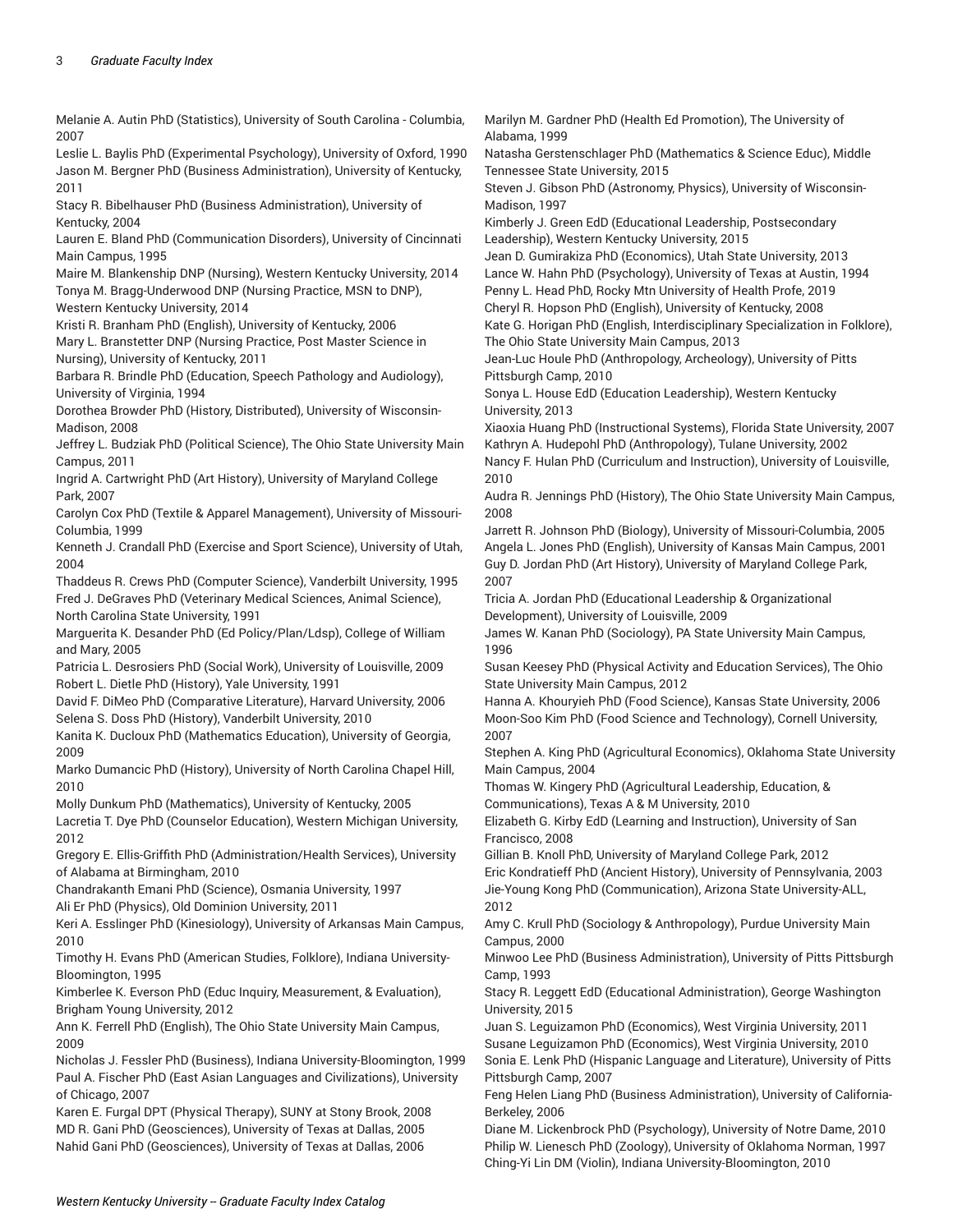Stephen L. Locke PhD (Economics), University of Kentucky, 2013

Zachary A. Lopes DMA (Piano), University of Cincinnati Main Campus, 2013

Donielle M. Lovell PhD (Rural Sociology), University of Missouri-Columbia, 2009

Gretchen M. Macy EdD (Kinesiology and Health Promotion), University of Kentucky, 2012

Jeremy B. Maddox PhD (Chemistry), University of Houston, 2003 Gayle M. Mallinger PhD (Social Work), University of Pitts Pittsburgh Camp, 2010

Hope L. Marchionda PhD (Curriculum and Instruction), Clemson University, 2006

Sean R. Marston PhD (Business Administration, Information Systems and Operation), University of Florida, 2010

Karen G. Mason PhD (Nutritional Science), University of Kentucky, 2002 Lauren N. McClain PhD (Sociology), Bowling Green State University, 2009 Jeffrey D. Miner PhD (History), Stanford University, 2011

Julia A. Mittelberg PhD (Curriculum and Instruction), Kansas State University, 2014

Samangi Munasinghe PhD (Mathematics), Texas A & M University, 2006 April L. Murphy PhD (Social Work), University of Louisville, 2012

Roger W. Murphy PhD (Political Science), Indiana University-Bloomington, 1996

Kurt R. Neelly PhD (Education), University of Kansas Medical Center, 2002 Ngoc B. Nguyen PhD (Mathematics), Bowling Green State University, 2010

Christina R. Noel PhD (Special Education), Vanderbilt University, 2013 Elizabeth S. Norris PhD (Health Sciences), Seton Hall University, 2003 Leslie A. North PhD (Geography and Environmental Science and Policy), University of South Florida, 2011

Ivan S. Novikov PhD (Mathematics, Physics), St. Petersburg State U-Russia, 2000

Morteza Nurcheshmeh PhD (Mechanical Engineering), University of Windsor, 2011

James N. Oigara EdD (Educational Theory and Practice), SUNY at Binghamton, 2006

Alexander I. Olson PhD (American Studies), University of Michigan-Ann Arbor, 2013

Evelyn M. Oregon PhD (Kinesiology), Michigan State University, 2013 Peggy D. Otto PhD (English Rhetoric & Composition), University of Louisville, 2009

Ahmet O. Ozer PhD (Applied Mathematics), Iowa State University, 2011 Andrea Paganelli PhD (Instructional Leadership), The University of Alabama, 2010

Anthony R. Paquin PhD (Psychology), Texas A & M University, 1997 Kenneth D. Payne MA (Journalism), Marshall University, 1992

Heather M. Payne-Emerson PhD (Nutritional Science), University of Kentucky, 2010

Whitney O. Peake PhD (Agricultural Economics), Purdue University Main Campus, 2008

Attila Por PhD (Mathematics), Eotvos Lorand University-Hungary, 2003 Kelly L. Reames PhD (English), University of North Carolina Chapel Hill, 2002

Jenni L. Redifer PhD (Educational Psychology), University of Florida, 2012 Mark A. Revels PhD (Technology Management, Industrial Training & Development), Indiana State University, 2007

Jeffrey A. Rice PhD (English), University of Florida, 2010

Timothy S. Rich PhD (Political Science, East Asian Languages), Indiana University-Bloomington, 2012

Lawrence D. Rigby PhD (English), University of Missouri-Columbia, 2000 Juan L. Romero PhD (History), University of Texas at Austin, 2008

Andrew J. Rosa PhD (Afro-American Studies), University of Massachusetts, 2005

Mark T. Ross PhD (Business Administration, Finance), University of Arizona, 1996

Mark A. Schafer PhD (Health and Physical Activity, Exercise Physio Clin Res Trac), University of Pitts Pittsburgh Camp, 2007

Richard C. Schugart PhD (Applied Mathematics), North Carolina State University, 2005

Matthew C. Shake PhD (Educational Psychology), University of Illinois at Urbana-Champa, 2009

William M. Simpson MA (Art), Marshall University, 1982

Kandy C. Smith PhD (Education, Teacher Education), University of Tennessee, Knoxville, 2014

Brian A. St John DMA (Conducting), Arizona State University-ALL, 2010 Tammie L. Stenger-Ramsey EdD (Applied Educational Studies), Oklahoma State University Main Campus, 2001

Trini G. Stickle PhD (English), University of Wisconsin-Madison, 2015 Thomas B. Stinnett PhD (Educational Leadership and Organizational Development), University of Louisville, 2013

Antonia M. Szymanski PhD (Psychological and Quantitative Foundations), University of Iowa, 2011

Rachel A. Tinius PhD (Movement Science), Washington University, 2015 Carrie Trojan PhD (Criminal Justice), City University of New York, 2009 Paula A. Upright PhD (Educational Leadership & Organizational Development), University of Louisville, 2009

Tamara Van Dyken PhD (History), University of Notre Dame, 2009 Shannon K. Vaughan PhD (Political Science), University of Kentucky, 2004 Adam R. West PhD (Human Development and Family Science), University of Texas at Austin, 2013

Aaron L. Wichman PhD (Psychology), The Ohio State University Main Campus, 2005

Andrew H. Wulff PhD (Geosciences), University of Massachusetts, 1999 Rong Yang PhD (Computer Science and Engineering), University of Louisville, 2007

Sonia N. Young EdD (Educational Leadership), University of the Cumberlands, 2013

Alison M. Youngblood PhD (Education), University of Central Florida, 2014 Lily P. Zhuhadar PhD (Computer Science and Engineering), University of Louisville, 2009

#### **Assistant Professor**

Lester A. Archer PhD (Educ Leadership/Research), Louisiana State University & A&M College, 2017

Kayla M. Baker PhD (Education), University of Central Florida, 2019 Melissa A. Baker PhD (Psychology), University of Mississippi, 2019 Simran Banga PhD (Biological Sciences), Purdue University Main Campus, 2009

David L. Bell DPT (Physical Therapy), University of Kentucky, 2012 Christopher J. Biolsi PhD (Economics), University of Houston, 2015 Kristen L. Brewer PhD (Education (Health Education)), Southern Illinois University Carbondale, 2021

Katherine E. Brown PhD (History), University of Virginia, 2015 Katrina A. Burch PhD (Industrial/Organizational Psychology), University of Connecticut, 2018

Jenny M. Burton PhD (Communication Disorders and Sciences), University of Cincinnati Main Campus, 2019

Jacob P. Byl PhD (Law and Economics), Vanderbilt University, 2015 Ellen G. Casale EDS (Education), University of Alabama at Birmingham, 2014

Xiaowen Chen PhD (Industrial/Organizational Psychology), Florida Institute Technology, 2020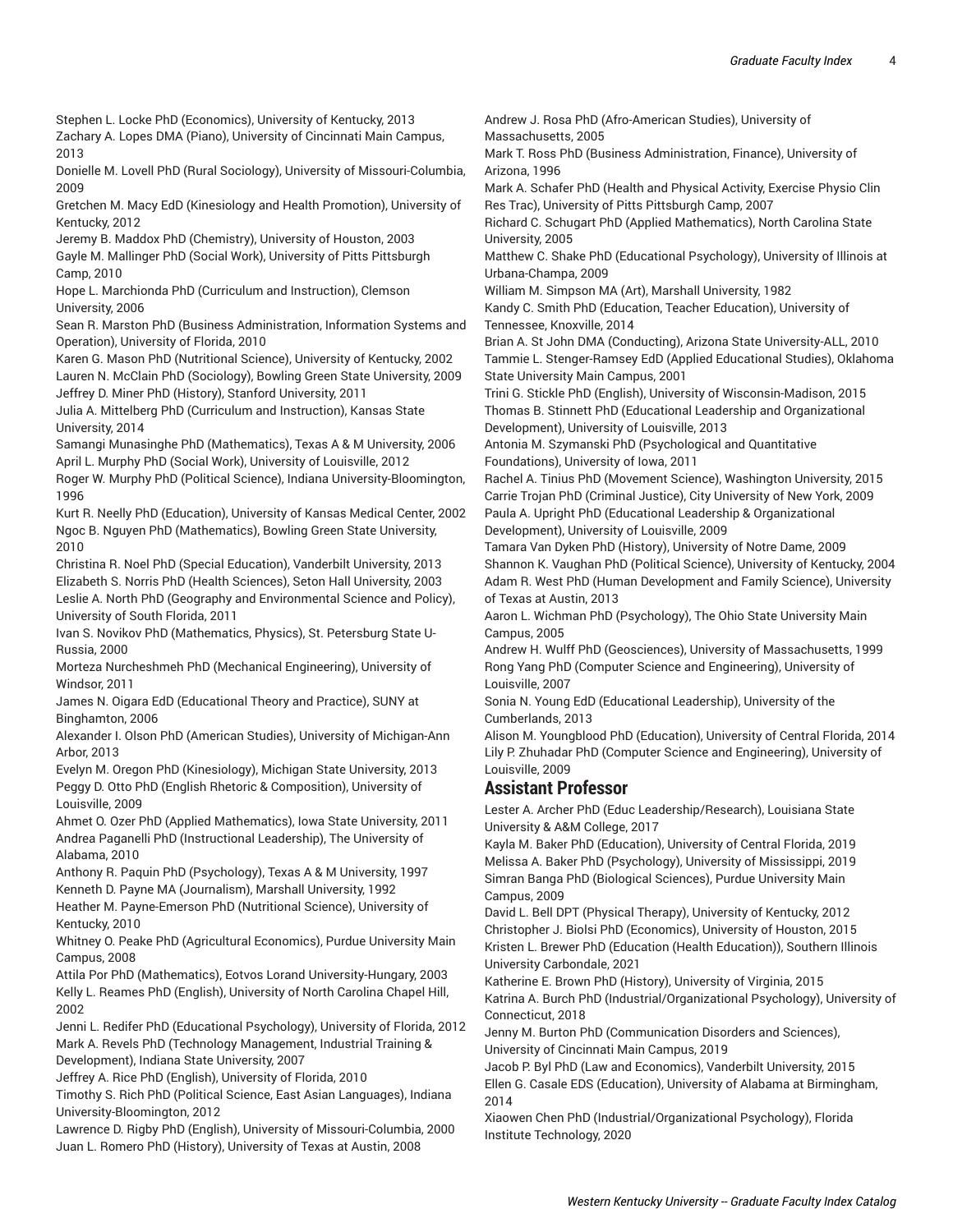Daniel L. Clark PhD (Mathematics Education), Michigan State University, 2016 William A. Czekanski PhD (Physical Activity and Education Services), The Ohio State University Main Campus, 2012 Nancy W. Dinan PhD (English), Texas Tech University, 2020 Xiuhua Ding PhD (Epidemiology and Biostatistics), University of Kentucky, 2016 Susan S. Eagle PhD (Anthropology), Tulane University, 2005 Ann E. Embry PhD (Hospitality Management), Iowa State University, 2017 Jessica L. Folk MFA (Screenwriting), Chapman University, 2014 Stacey A. Forsythe EdD (Educational Leadership), Western Kentucky University, 2015 Nicholas C. Fortune PhD (Mathematics Education), North Carolina State University, 2018 Ashley C. Fox PhD (Educational Leadership and Organizational Development), University of Louisville, 2010 Tim W. Frandy PhD (Scandinavian Studies, Folklore), University of Wisconsin-Madison, 2013 Cristi L. Galindo PhD (Microbiology and Immunology), University of Texas Medical Branch, 2005 Jeffrey M. Galloway PhD (Computer Science), The University of Alabama, 2013 Kara E. Glenn MFA (Fine Arts), Full Sail Real World Education, 2019 Austin G. Griffiths PhD (Social Work), University of Kentucky, 2017 Thomas J. Gross PhD (Educational Psychology), Oklahoma State University Main Campus, 2013 Phillip A. Gunter PhD (Animal Sciences), Auburn University, 2018 Bashar F. Haddad PhD ( Tech Mgt (Construction Mgt)), Indiana State University, 2007 Kirolos M. Haleem Mesiha PhD (Civil Engineering), University of Central Florida, 2009 Whitney R. Harper PhD (Human Devl and Family Studies), Michigan State University, 2015 Kara S. Haughtigan DNP (Nursing Practice), Western Kentucky University, 2016 Sarah Herbert DMA (Musical Arts), University of Cincinnati Main Campus, 2017 Matthew J. Herman DMA (Music Composition), Temple University, 2003 Lawrence J. Hill PhD (Chemistry), University of Arizona, 2014 Joseph M. Hoffswell PhD (Communication), University of Missouri-Columbia, 2017 Sungjin Im PhD (Clinical Psychology), University of Nevada, Reno, 2018 Andrea K. Jenkins PhD (Counseling), Old Dominion University, 2015 Michael W. Kennedy DPT (Physical Therapy), University of Kentucky, 2012 Kasem M. Khalil PhD, University of Louisiana at Lafayette, 2021 Charles O. Kile PhD (Business Administration), Washington University, 1993 Eric G. Knackmuhs PhD (Leisure Behavior), Indiana University-Bloomington, 2017 Daniel J. Liddle PhD (Rhetoric), Purdue University Main Campus, 2018 Osama E. Mansour PhD (Environmental Design), The University of Calgary, 2015 Erin E. Margarella PhD (Curriculum and Instruction), University of South Florida, 2016 David M. Marquez MFA (Art), University of Iowa, 2003

Allie E. McCreary PhD (Parks, Recreation, and Tourism), North Carolina State University, 2017

Yaser A. Mowafi PhD (Information Systems), University of Maryland Baltimore Co, 2009

Brian S. Myers PhD (PHYS ED: SPECIAL PHYS EDUCATION), Eastern Michigan University, 2019

Sarah E. Ochs PhD (School Psychology), University of Houston, 2017

Fatemeh Orooji PhD (Engineering Science, Construction Management), Louisiana State University & A&M College, 2015

Luiz H. Pereira Silva PhD (Animal Science), Foreign College/University, 2018

Christopher S. Peters PhD (Psychology), University of Arkansas Main Campus, 2013

Michelle C. Reece PhD (Public Health), East Tennessee State University, 2014

Asghar Rezasoltani PhD (Mechanical Engineering), Louisiana State University & A&M College, 2016

Edrisa Sanyang PhD (Occupational & Environmental Health (Industrial Hygiene)), University of Iowa, 2016

Qingfang Song PhD (Developmental Psychology), Cornell University, 2016 Angie A. Stinnett PhD (Anthropology), University of Arizona, 2014 Whitley J. Stone PhD (Health Sciences), Middle Tennessee State University, 2017

William D. Strunk PhD (Plant Science), University of Arkansas Main Campus, 2015

Jenni B. Teeters PhD (Psychology), University of Memphis, 2017 Timothy S. Thornberry PhD (Clinical Psychology), Auburn University, 2013 Danilo V. Tolusso PhD (Human Performance), The University of Alabama, 2019

Jessica N. Torelli MED (Special Education), Vanderbilt University, 2015 Melissa K. Travelsted DNP (Nursing Practice), Western Kentucky University, 2014

Brian K. Weiler PhD (Hearing and Speech Sciences), Vanderbilt University, 2016

Lauren E. Whitham DMA (Music), University of Georgia, 2017 Brooke B. Williams PhD (Neuroscience), Vanderbilt University, 2010

Catherine M. Wilson PhD (Music), University of Iowa, 2013

Kaylee Woodard PhD (Kinesiology), University of Tennessee, Knoxville, 2020

Matthew J. Woodward PhD (Psychology), University of Memphis, 2017 John C. Wright PhD (Special Education), Vanderbilt University, 2019 Lukun Zheng PhD (Applied Mathematics), University North Carolina Charlotte, 2015

Marla K. Zubel PhD (Comparative Literature), University of Minnesota-Twin Cities, 2017

## **Visiting Professor**

Jeremy N. Phillips PhD (Public Administration), University of Southern Indiana, 2012

## **Visiting Assistant Professor**

Rheanna P. Plemons EdD (Educational Leadership, Organizational Leadership), Western Kentucky University, 2014

## **Clinical Assistant Professor**

Brent A. Bjorkman MA (Folk Studies), Western Kentucky University, 1998 Roger L. Dennis MAE (Agriculture Education, Secondary Education), Western Kentucky University, 1992

Mark W. Flener MSN (Nursing, Nursing Educator), Gonzaga University, 2016

Brittney R. Vickous MS (Communication Disorders), Western Kentucky University, 2011

## **Clinical Associate Professor**

Jeffrey A. Barefoot AUD (Audiology), A T Still University of Health Scien, 2013

Courtney A. Hatcher PhD (Rehabilitation Sciences), University of Kentucky, 2017

Leisa S. Hutchison MSED (Special Education, Speech and Communication Disorders), University of Kentucky, 1986